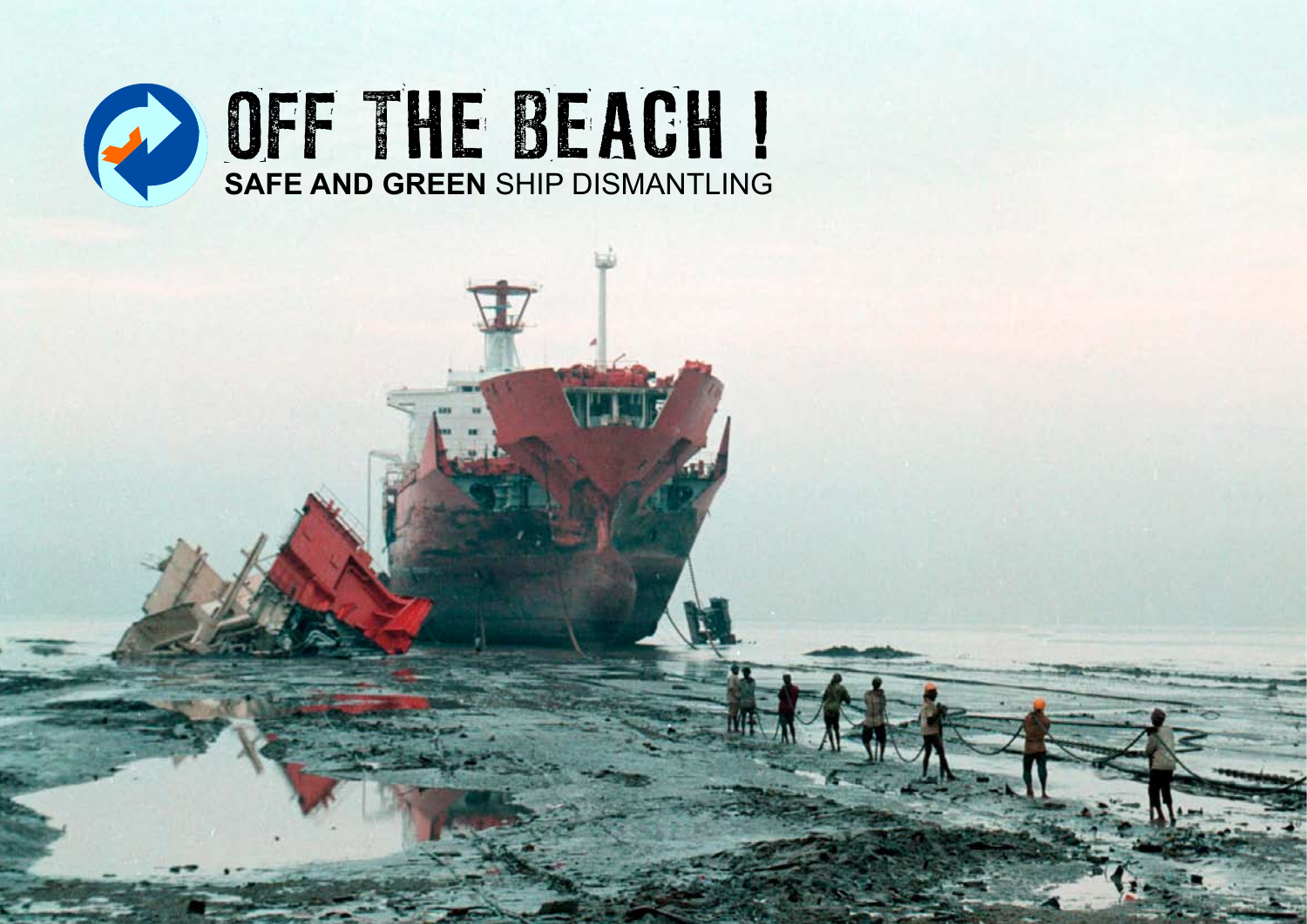**The NGO Platform on Shipbreaking is a global coalition of environmental, human and labour rights organisations working together to reverse the environmental and human rights abuses of current shipbreaking practices and to ensure the safe and environmentally sound dismantling of end-of-life vessels world-wide.** 

The NGO Platform on Shipbreaking Rue de la Linière 11 B - 1060 Brussels

#### **www.shipbreakingplatform.org**

Editor responsible: Helen Périvier and Ingvild Jenssen Design: BeB - www.bebweb.be Printed on 100% recycled, chlorine-free paper using vegetable ink.

Pictures: Cover page © GP/Yashwant Page 3 & 9 © Edward Burtynsky Page 4, 5 & 6 © Shahidul Alam/DRIK Page 8 © NGO Platform on Shipbreaking Page 11 © YPSA

The NGO Platform on Shipbreaking gratefully acknowledges the financial assistance of the European Commission.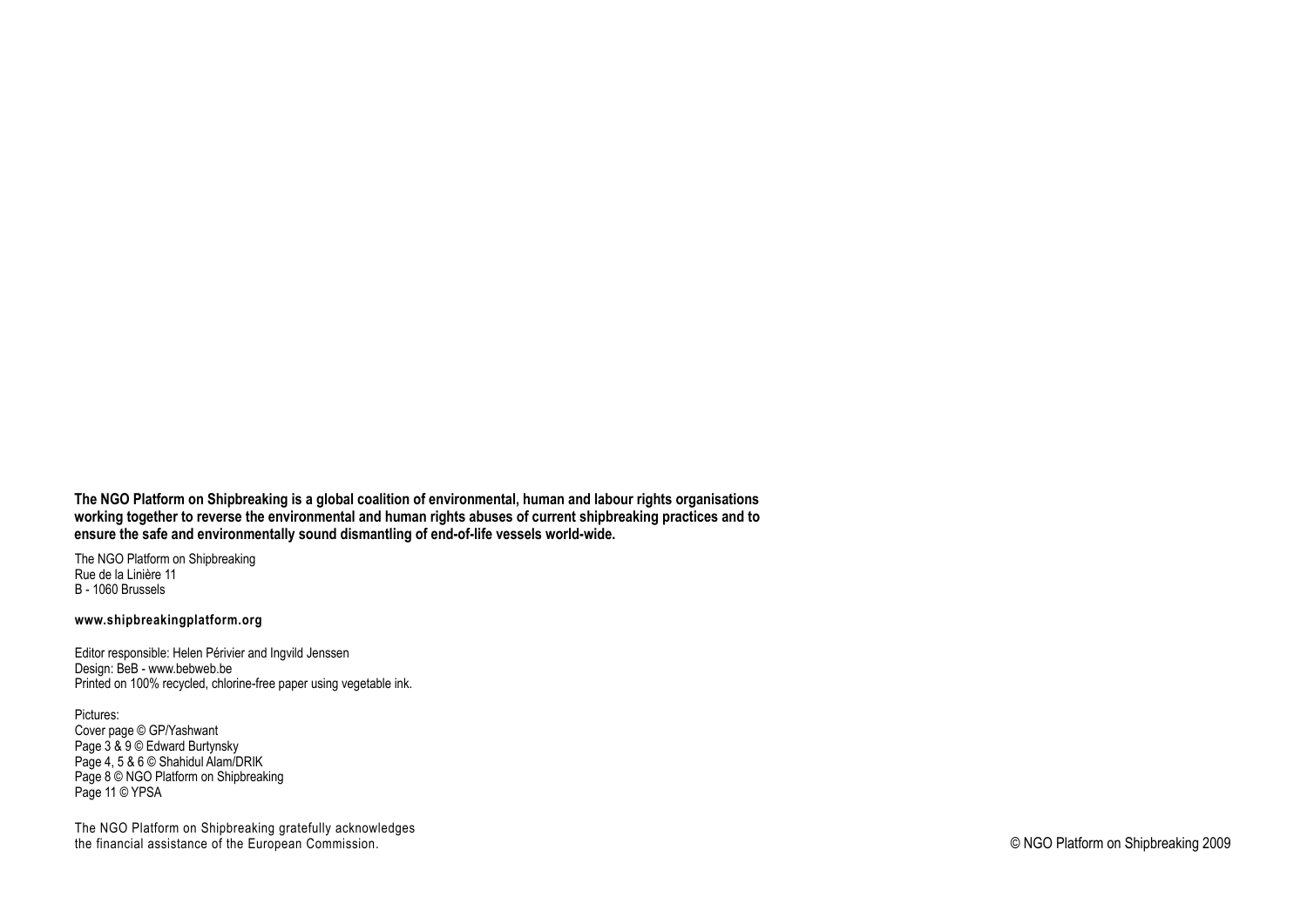# Last Port of Call

Ships on the open ocean can be a pleasure to the eye and represent a rich and centuriesold tradition in transport. Yet for most ships, the final port of call is a scene of death, injury and pollution as toxic end-of-life cruise liners, cargo ships and tankers are broken in uncontrolled and hazardous dismantling operations on the beaches of developing countries. There, on the soft sands of tidal flats, some of the world's most vulnerable workers suffer loss of life and deteriorating health due to accidents and occupational diseases while coastal ecosystems and the communities that depend on them are devastated from pollution. Responsible leadership is needed by the entire global community to set an industry standard that will get dangerous shipbreaking activity off the beach and support a safe and pollutionfree working environment.

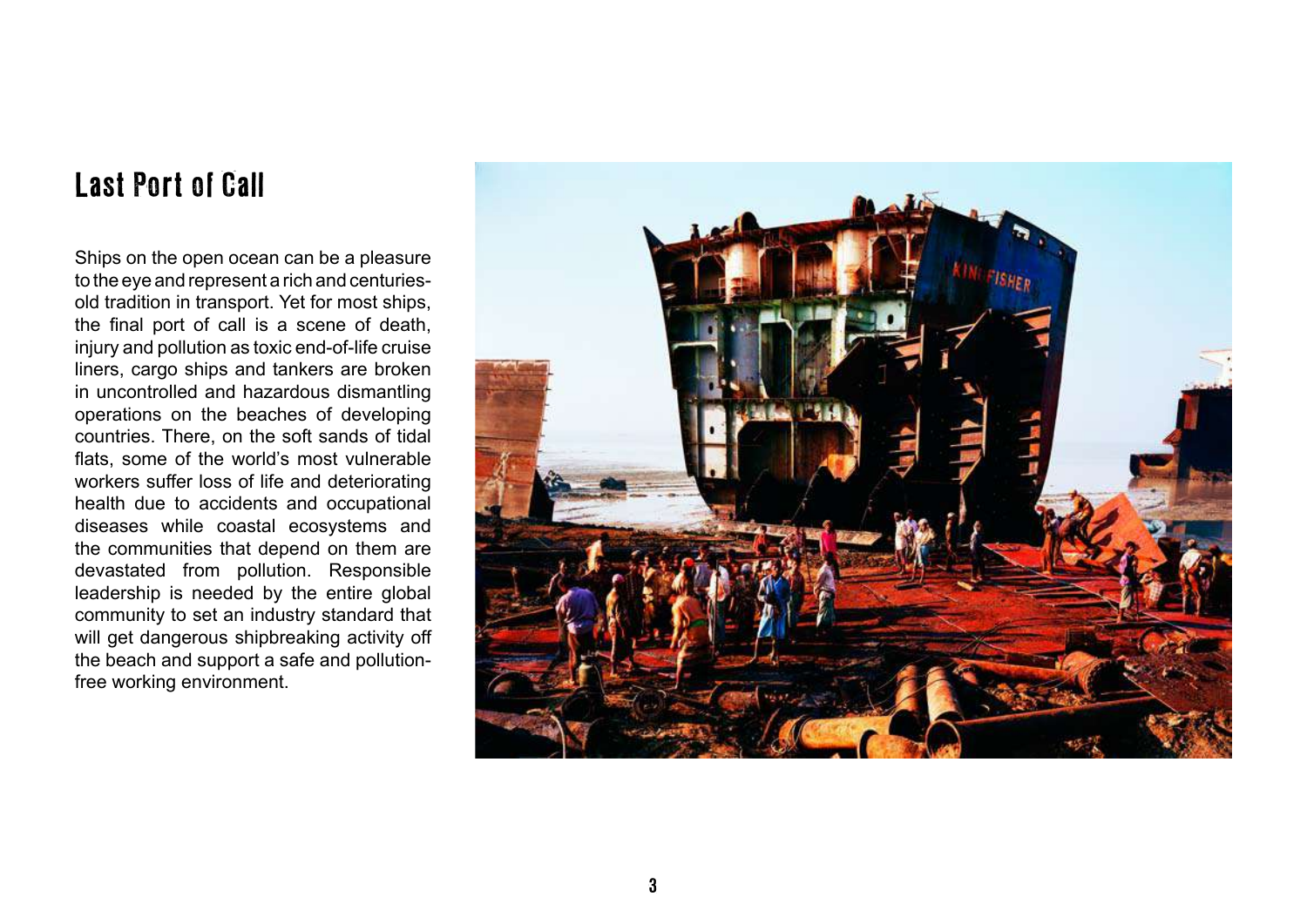#### Race to the Bottom

Every year an average of 600 ships reach the end of their operational life and are sent for dismantling on the beaches of South Asia. This number is expected to rise sharply over the next few years as single hulled oil tankers are phased out and a backlog of old and even younger ships are taken out of service due to the economic downturn.

While ships can be dismantled in a safe and environmentally sound way that aids in global recycling efforts and provides good employment opportunities, the majority of ship owners choose to maximise their profits by selling their ships to shipbreaking yards in countries where environmental law and workers' rights are poorly enforced, lax or non-existent. Paying workers as little as a dollar a day and making little or no investment in equipment and infrastructure to make their yards safe and clean, ship breakers on the beaches of South Asia pay ship owners up to ten times as much per ton of steel as a ship recycler based in a developed country.

In the search for maximum profits, the vast majority of the world's fleet is unscrupulously sold and dismantled on the beaches of the worlds' poorest countries. Today, approximately 80 percent of end-of-life



ships are sent to the beaches of Chittagong in Bangladesh, Alang in India and Gadani in Pakistan. In Bangladesh, the country which currently accepts the greatest number of end-of-life ships, migrant workers from poor northern villages, desperate for any income after losing their land to flooding, dismantle mammoth carcasses of old ships by hand. Without training, access to labour unions or protective gear these workers labour under

dangerous conditions which few other countries would ever accept. The absence of reliable statistics makes any assessment of the number of accidental deaths linked to shipbreaking on the beaches difficult, but there are strong indications, when adding also deaths due to toxic waste-related illnesses, that the number exceeds one hundred every year. Even more workers get seriously injured. In addition, an investigation by the International Federation for Human Rights found that at least 20 percent of the workers in the shipbreaking yards of Chittagong are less than 15 years old<sup>1</sup>.

The International Labour Organisation has described the work on breaking beaches as amongst the most dangerous iobs in the world<sup>2</sup>. Accidents occur on a daily basis, leaving many workers severely injured and permanently disabled. Death, too, can come suddenly, from the crush of a falling steel plate or from explosions of residual fuel set off by cutting torches. There are also longterm dangers from exposure to extremely dangerous substances like asbestos, heavy metals and toxic fumes.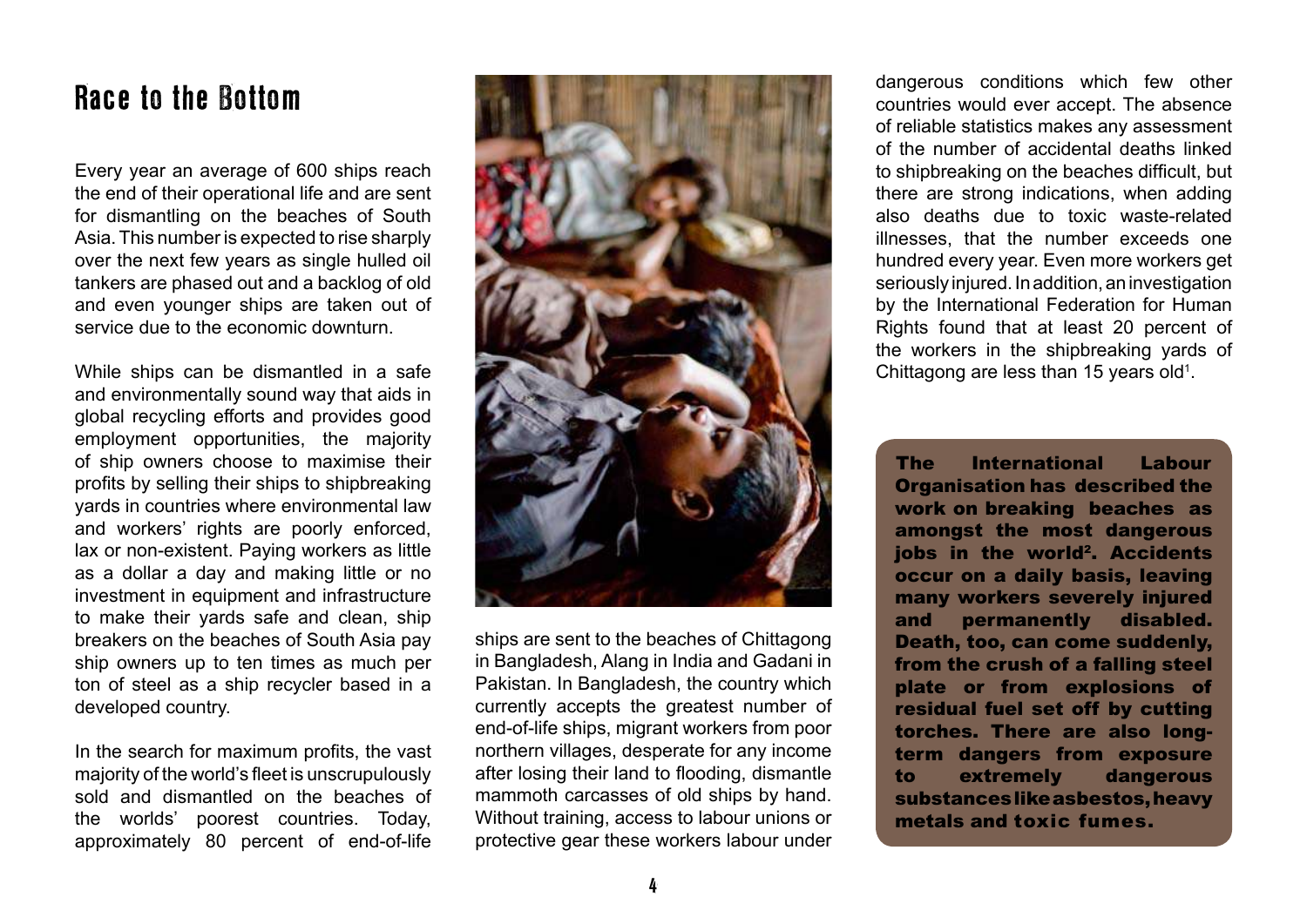#### Toxic Ships

Ships contain many types of hazardous wastes, as defined by international law, in large quantities. The greatest quantities are in ships built before the mid-1980s, a group which represents most of the ships currently being scrapped. These ships are one of the major sources of hazardous waste being traded from industrialised to developing countries. The European Commission estimates that an average of 400,000 to 1.3 million tonnes of toxic materials on board end-of-life vessels, including up to 3,000 tonnes of asbestos and 6,000 to 20,000 tonnes of harmful paints, is exported each year to developing countries from the EU<sup>3</sup>.

Ship owners sell their end-oflife ships, often via brokers or cash buyers, to "ship breakers" who recover and then re-sell the steel, which comprises up to 90 percent of a ship's structure. However, the frames of the ships also contain large amounts of hazardous materials such as asbestos, PCB contaminated materials, toxic paints and oily residues and sludge.

Handling these materials in the primitive and uncontrollable beach operations of South Asia inevitably leads to occupational diseases and serious pollution. Chronic health effects result from workers' exposure to asbestos, lead and other heavy metals, organotins, such as the extremely toxic organic tin compound tributyltin (TBT) used in anti-fouling paints, and oily wastes containing toxic and persistent organic compounds such as polychlorinated biphenyls (PCBs). The exact numbers of affected workers are unknown due to a lack of medical facilities,

diagnostic equipment or doctors. However, a medical study reported in the Indian Supreme Court in 2006 indicated that 16 percent of the workers in Alang manifested asbestosis, a disease caused by asbestos exposure that precedes the onset of cancer.

1 FIDH/YPSA: *Childbreaking Yards - Child Labour in the Ship Recycling Industry in Bangladesh*, 2008

2 ILO: *Safety and Health in Shipbreaking: Guidelines for Asian countries and Turkey*, Geneva 2004

3 European Commission: *Impact Assessment for an EU Strategy for better Ship Dismantling*, SEC(2008)2846

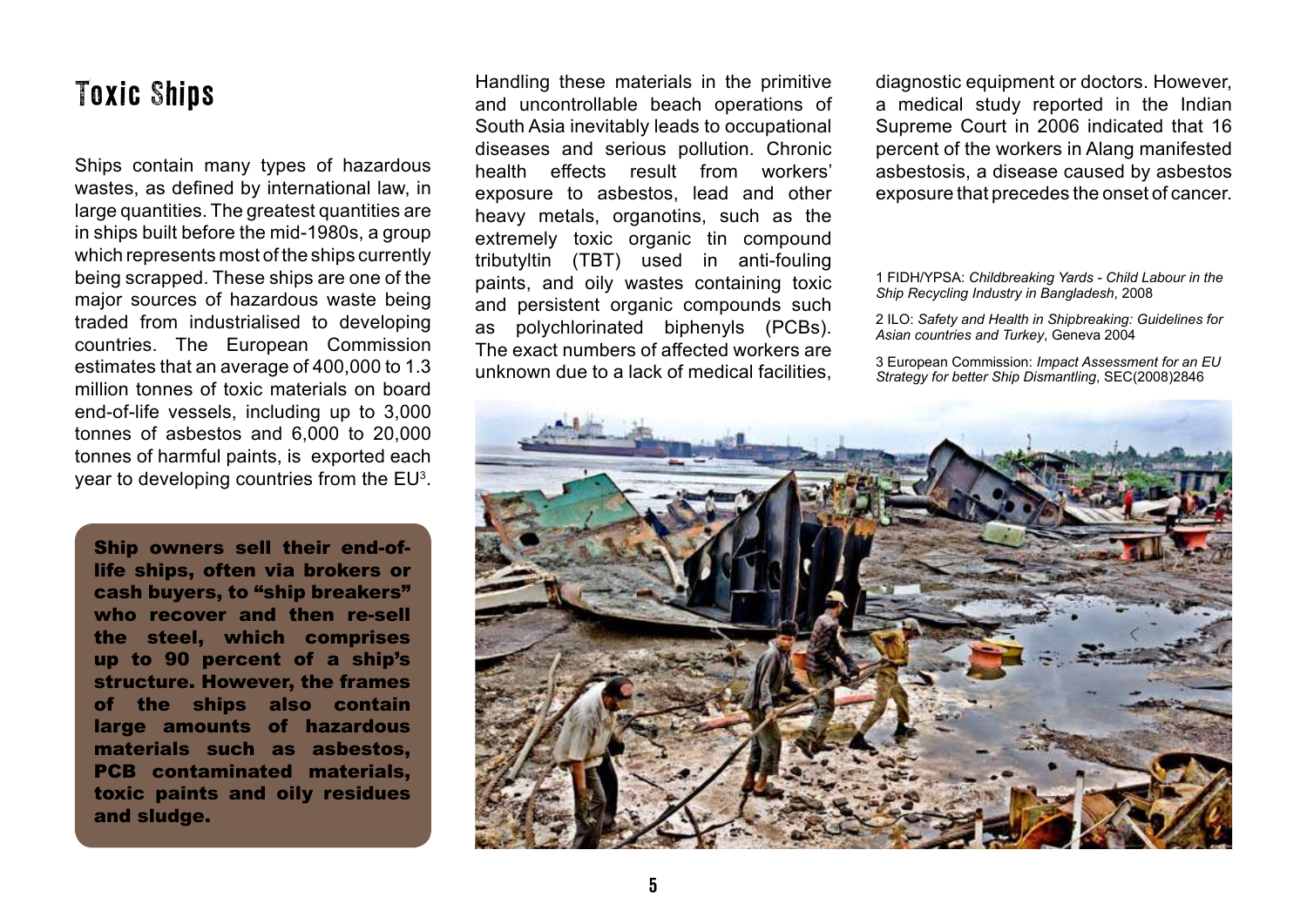

Toxic wastes also cause devastating pollution. Using the beaching method, ships are broken on sandy sediments without containment. Holes are drilled into the hulls to wash out the oil. Sludge and other nonbiodegradable contaminants are dumped into unsealed pits in the ground where they easily seep away. Open burning of cables creates even worse pollutants such as dioxins and furans which are known to be carcinogens. The few studies that have been done of these beach environments have

shown high levels of contamination<sup>4</sup> causing the pollution of essential groundwater reserves as well as the tragic loss of local fisheries and associated jobs<sup>5</sup>.

4 DNV: *Techical report on shipbreaking standards in Chittagong*, 2000 / Greenpeace: *Ships for scrap - steel and toxic waste for Asia*, 1999, 2001, 2002

5 YPSA: *Ship Breaking Activities and its Impact on the Coastal Zone of Chittagong*, Bangladesh - *Towards Sustainable Management*, 2006

While little work has been done to assess the environmental impact of beach shipbreaking, there has been considerable work in relation to ship building and repair in shipyards and its environmental impact on coastal zones. Early studies on the environmental impacts of shipyards in Europe and the United States show that pollution levels of contaminated sediments are typically high at such sites. Since then numerous expensive clean-up operations have been undertaken where polluted sediments are recovered by dredging, before being isolated and disposed of safely at great cost. It can be expected that shipbreaking on the beaches of developing countries, involving a far less rigorous infrastructure and legal framework, dealing with substances that have in some cases already been banned, with little incentive to recover or control them, will be far more damaging to the environment than ship building or ship repair.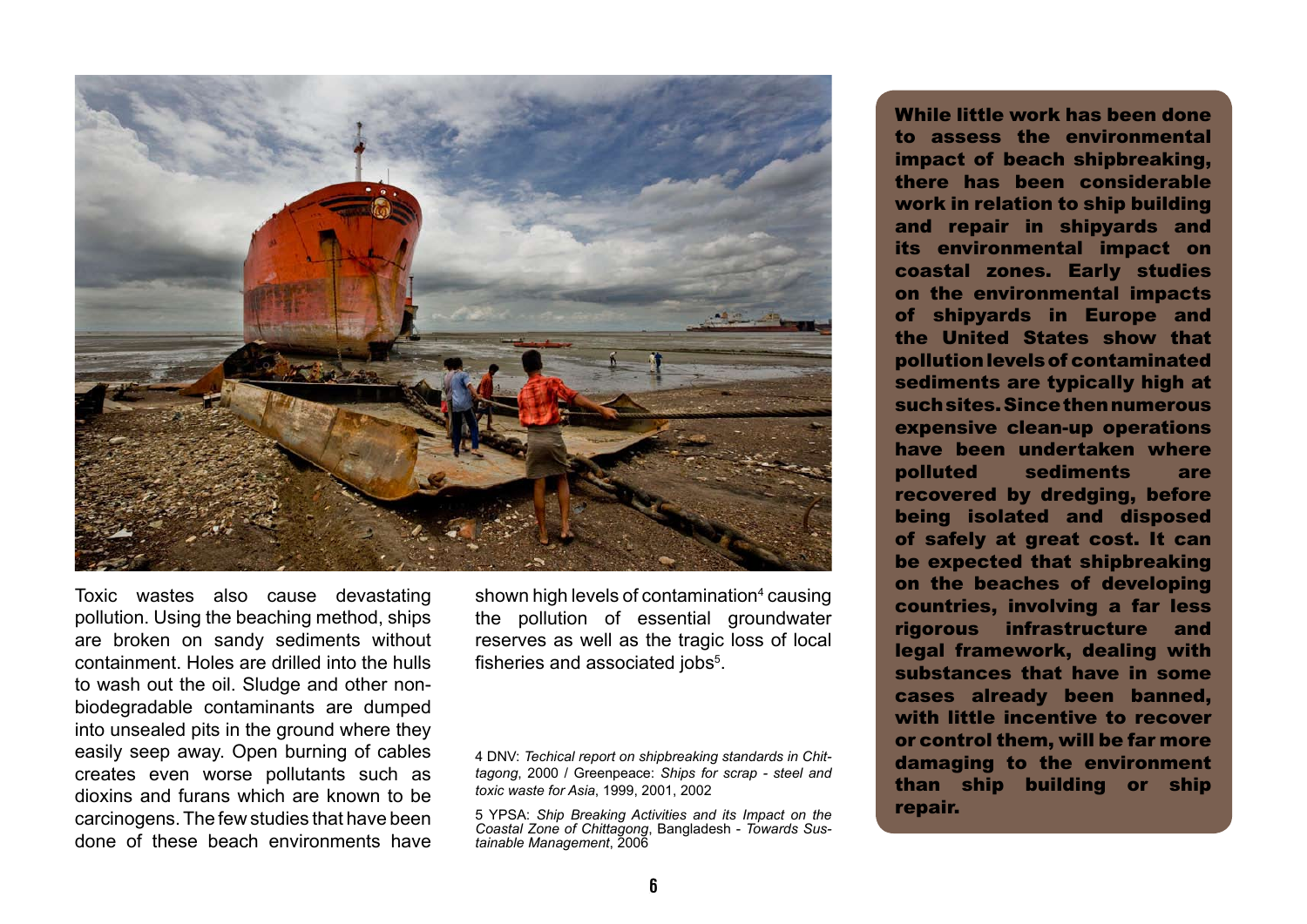# The fatal flaws of beach breaking

Breaking ships directly on beaches represents the lowest "standard" of a largely unregulated industrial activity and is **a practice that can never be accomplished in a manner which is environmentally sound or protective of human health**. This is due to the following fatal characteristics:

1. No access to emergency response. On a beach it is impossible to rapidly bring in emergency response equipment, including fire-fighting equipment and vehicles, ambulances and cranes to remove persons hurt inside the hull and alongside the vessel in a shifting and soft tidal surface;

2. No heavy lifting equipment. The sand on a beach makes it impossible to set up cranes alongside the hulls to lift heavy cut sections of a ship and prevent heavy objects from falling on workers or directly into the marine environment;

3. No pollution containment. It is impossible to contain pollution on a beach. When hulls of ships are breached or cut, they release persistent organic pollutants, heavy metals and oils which permeate the sand and contaminate surface and ground water without the possibility of remediation;

4. Coastal destruction. Hazardous waste management is inappropriate in the ecologically delicate and vital coastal zone of a tidal beach. Coastal zones not only provide little opportunity for containment from surface and groundwater, but fisheries, wildfowl, and the marine environment are especially sensitive to damage from hazardous substances.

The beaching method does not and cannot meet the existing international definition of safe and environmentally sound management - *taking all practicable steps to ensure that hazardous wastes or other wastes are managed in a manner which will protect human health and the environment* (Basel Convention Art. 2.8). No amount of investment or improvement can ever overcome the inherent flaws of breaking toxic ships directly on a tidal beach.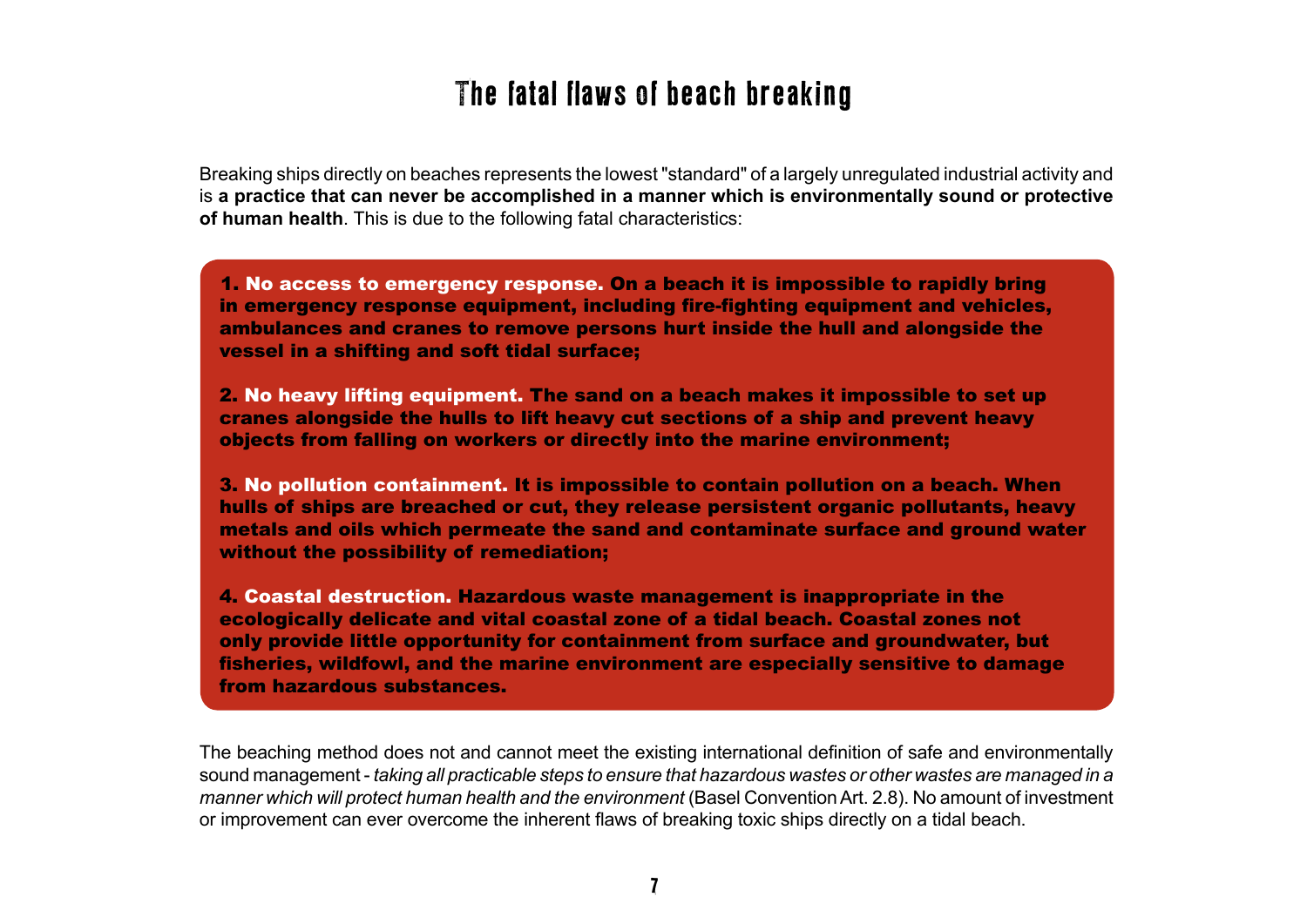# Setting a Standard

In consultation with leaders in the ship recycling industry the NGO Platform on Shipbreaking has drafted a Green Standard for Ship Recycling. A truly Green Standard must be consistent with existing international law and mandate technological methods of recycling ships that prevent pollution and protect workers. Most importantly, it must move shipbreaking operations off the beach.

Alternatives to beaching that can prevent releases of toxic pollutants and provide far safer working conditions are already in use in ship recycling yards in Europe and the United States. These methods involve either the use of dry, or "graving", docks in which a ship is moved onto a dock and then supported while the water is drained which leaves a fully contained and controllable impermeable floored area. There is also a floating method that occurs alongside docks or in accessible slipways, as found in China or the United States.



The desire to live up to new standards of corporate social accountability has already led some ship owners to reject the beachbreaking of ships. These owners are willing to accept a lower price for their old ships in order to prevent the horrors on the beach.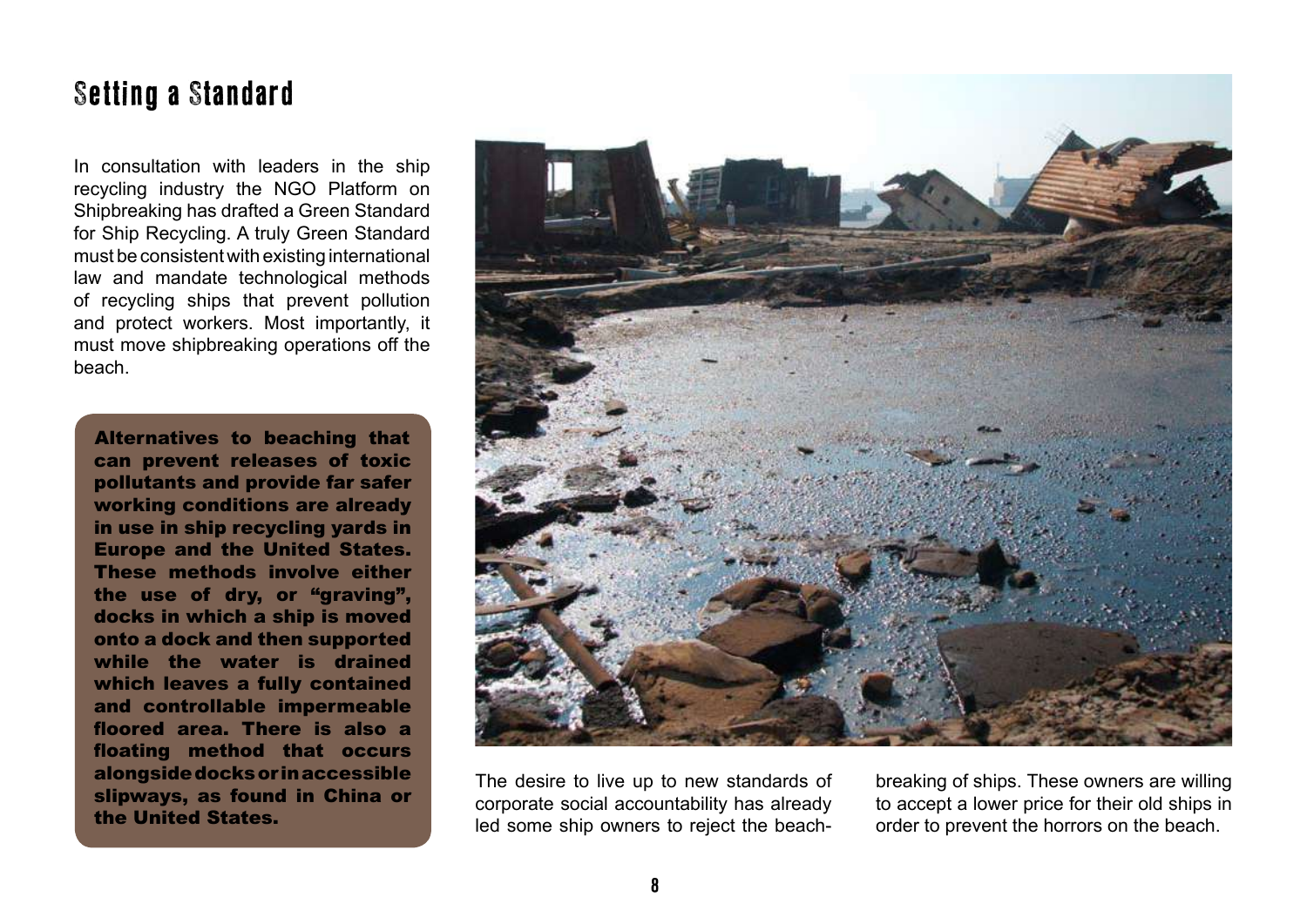### Legal Shipwreck

The beaching method would never be allowed in developed countries. End-of-life ships containing hazardous materials are further considered hazardous waste under international law and the export of these ships to developing countries is prohibited.

Yet large shipping nations such as Norway, Greece and Japan perpetuate a "double standard" by failing to stop the export and unsafe dismantling of their ships. Doing far more to protect their shipping industries' profits than to protect workers or coastal environments of South Asia, these countries have instead pushed for a new International Maritime Organisation convention which actually will weaken existing international hazardous waste law.

With no real incentive to change the practice of lowest cost scrapping, the breaking of ships on beaches will remain the first choice for the majority of ship owners. Due to the increasing number of ships expected to be scrapped soon, the unacceptable conditions in South Asia could deteriorate and spread even further to countries in Africa.



170 countries have already supported the recommendation to phase out the beaching method under guidelines of international hazardous waste export law (Basel Convention). The European Parliament has also called for improved implementation of existing legislation to prevent European owned ships from being broken on the beaches of developing countries.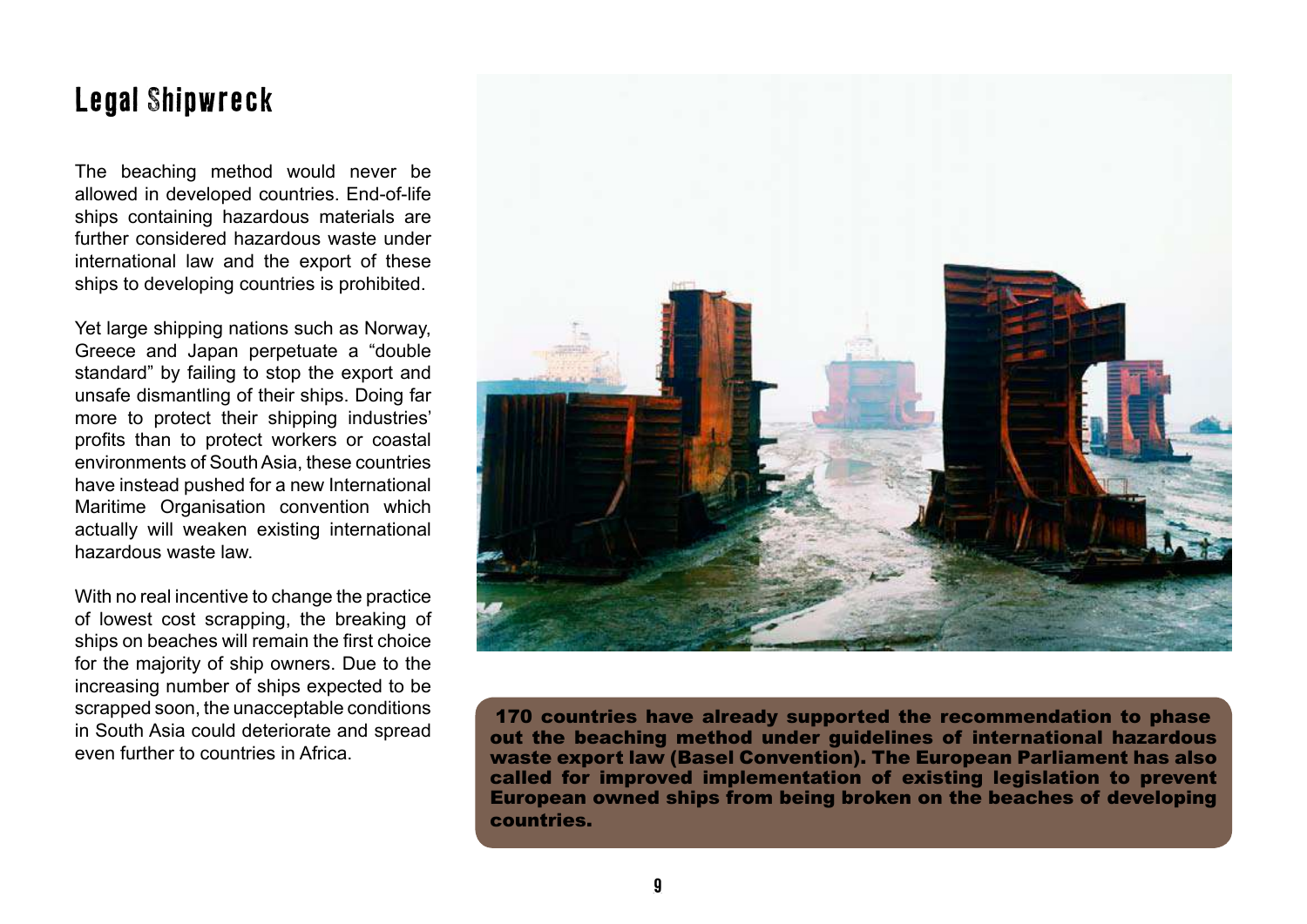# Setting a New Course: Solutions

New initiatives from governments and industry are required to set a standard for safe and environmentally sound ship recycling. The first and most obvious step is to move ship recycling off the beach.

To **achieve this goal** international agencies, the European Union and national Governments must act now to:

- 1. Ban shipbreaking on beaches and require facilities where workers are adequately protected and trained and pollution contained.
- 2. Respect existing international and national laws which restrict and prohibit exports of hazardous waste.
- 3. Assist South Asian countries in transferring their breaking operations off the beach and onto safe and contained facilities. All investments, bilateral trade agreements, aid programmes, technical assistance and cooperation (whether at national, EU or World Bank level) must promote the basic underlying requirement to move operations off the beach.
- 4. Set up a certification and third-party auditing system to verify that shipyards world-wide follow guidelines for safe and environmentally sound ship recycling.
- 5. Internalise costs in line with the 'polluter pays' and 'producer responsibility' principles and establish a fund based on mandatory contributions by the shipping industry. Contributions can be linked to IMO registration or the operation of ships over their lifetime, either through port fees or mandatory insurance schemes. The shipping industry must take responsibility for costs currently borne by the environment and the health of vulnerable communities in developing countries to ensure the design of toxic free ships and a sustainable solution for end-of-life ships - off the beach.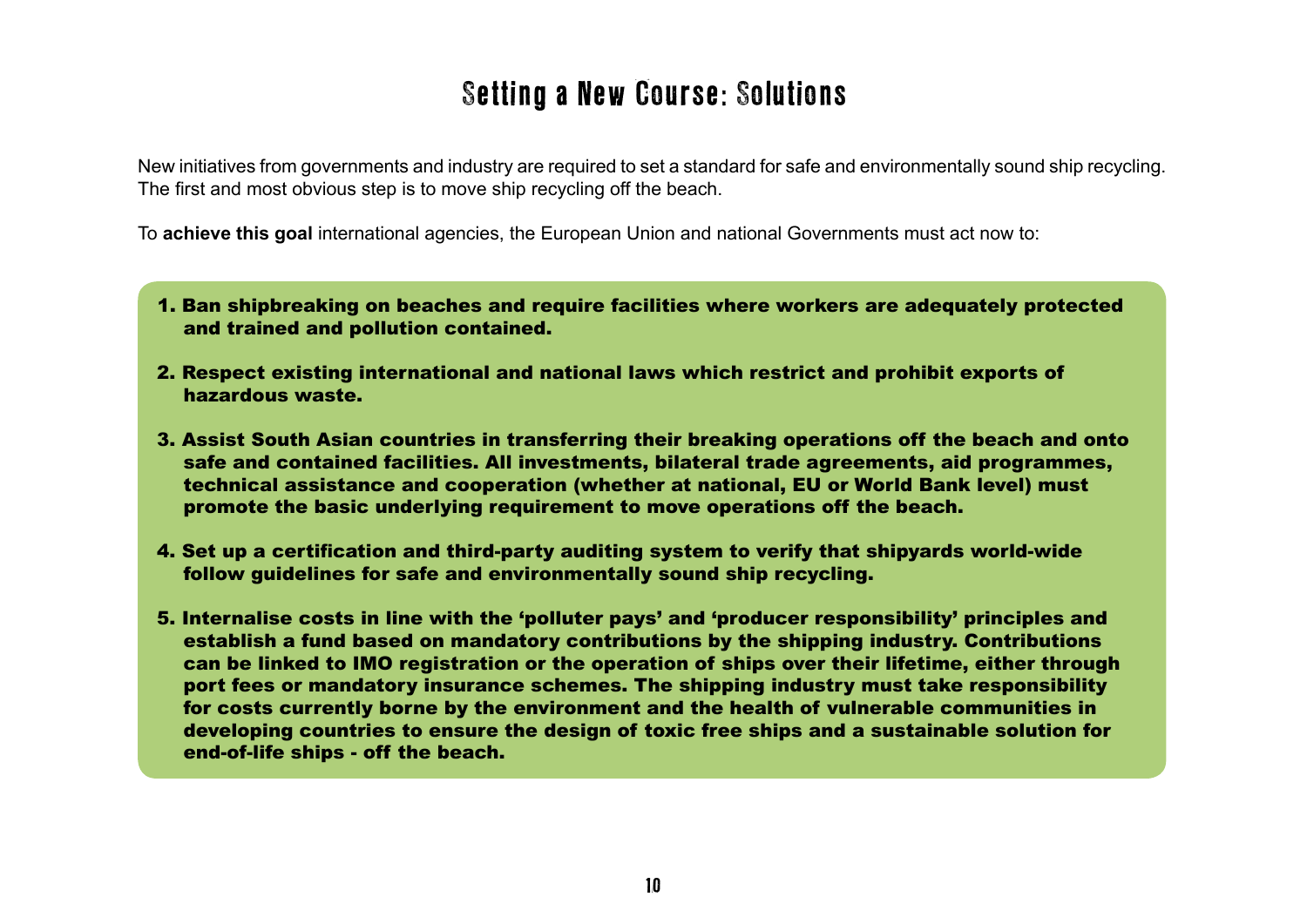#### **Beaches are no place for the dismantling of obsolete toxic ships !**

This practice is heavily polluting and a death trap for workers as they are unable to safely lift and manoeuvre heavy objects with cranes, quickly access injured workers or quell fires with modern emergency equipment. Any investment in "improving conditions" on the beach is the equivalent of throwing good money and intentions towards the untimely death of South Asian labourers and a steady decline of the marine environment. Rather, all future investments and efforts must go towards a rapid transition to sustainable and ethical recycling by moving ship recycling **–** *off the beach .*

The NGO Platform on Shipbreaking is calling on all Governments and the shipping industry to take responsibility and provide the leadership necessary to put an end to this sad and unacceptable chapter in the history of global shipping, and to begin a new era, of safe and pollution-free ship recycling.

*Join us* in the NGO Platform on Shipbreaking's global **OFF THE BEACH** ! campaign. For more information visit: www.shipbreakingplatform.org